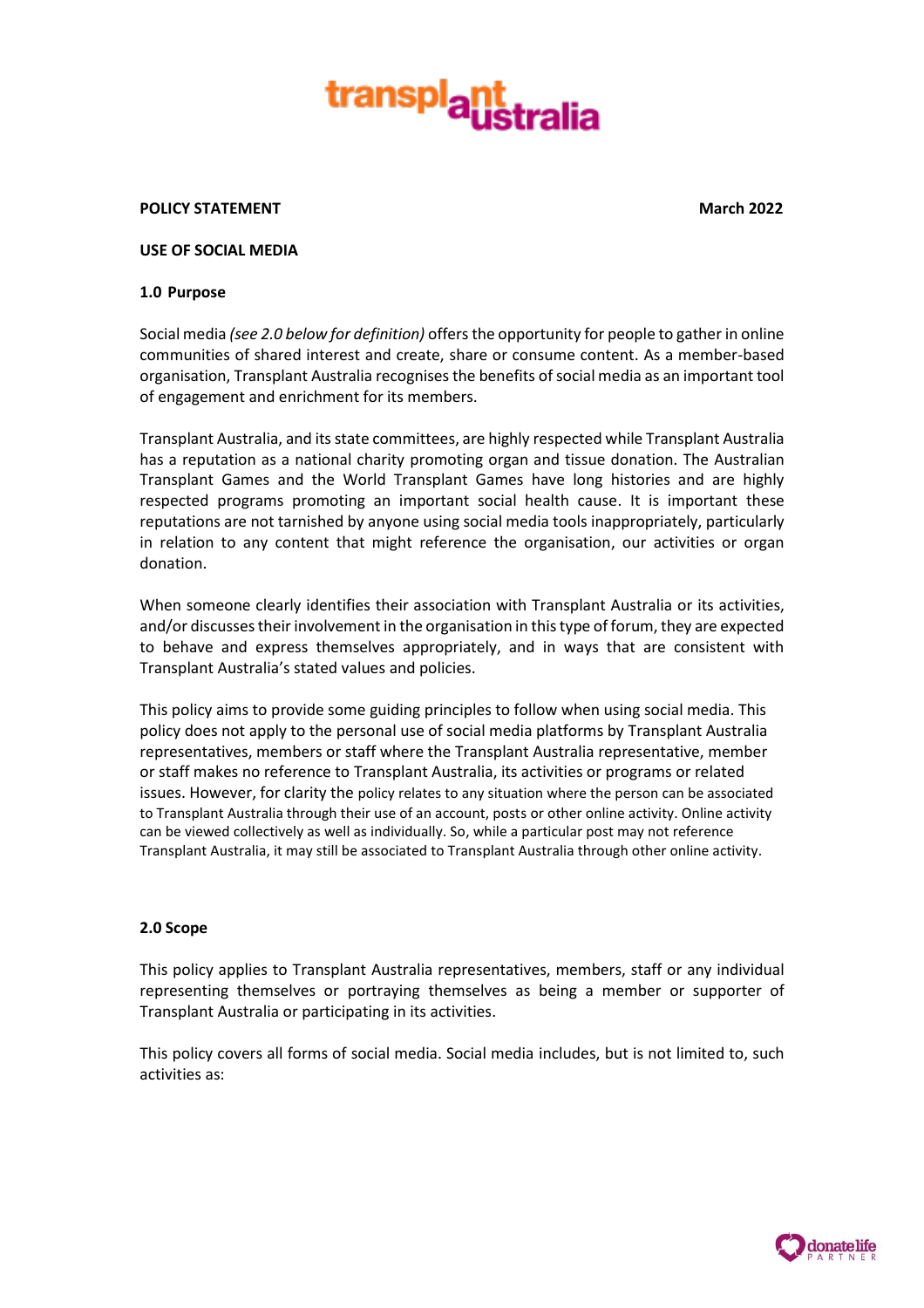

- Maintaining a profile page on social or business networking sites (such as LinkedIn, Instagram, Facebook, TikTok or Twitter);
- Content sharing include Flickr (photo sharing) and YouTube (video sharing);
- Commenting on blogs for personal or business reasons;
- Leaving product or service reviews on retailer sites or customer review sites;
- Taking part in online votes and polls;
- Taking part in conversations on public and private web forums (message boards); or
- Editing a Wikipedia page.
- Instant Messaging eg Facebook Messenger, WhatsApp

The intent of this policy is to include anything posted online where information is shared that might affect members, colleagues, clients, sponsors or Transplant Australia as an organisation.

# **3.0 Guiding Principles**

3.1 The web is not anonymous. Transplant Australia members and staff should assume that everything they write can be traced back to them and can be shared publicly.

3.2 Due to the unique nature of Transplant Australia, the boundaries between a member's profession, volunteer time and social life can often be blurred. It is therefore essential that members make a clear distinction between what they do in a professional capacity and what they do in a private capacity.

3.3 Honesty is always the best policy, especially online. It is important that Transplant Australia members think of the web as a permanent record of online actions and opinions.

3.4 When using the Internet for professional or personal pursuits, all members must respect the Transplant Australia brand and follow the guidelines in place to ensure Transplant Australia's intellectual property or its relationships with sponsors and stakeholders is not compromised *(see 5.0 below)*, or the organisation is brought into disrepute.

### **4.0 Usage**

4.1 For Transplant Australia representatives, members and staff using social media, such use:

- Must not contain, or link to, libellous, defamatory or harassing content. This also applies to the use of illustrations or nicknames;
- Must not comment on, or publish, information that is confidential or in any way sensitive or derogatory to Transplant Australia, its affiliates, partners or sponsors; and
- Must not bring the organisation into disrepute.

For Transplant Australia staff using social media, such use:

• Must not interfere with work commitments.

4.2 Furthermore, Transplant Australia representatives, members and staff may not use the Transplant Australia brand (*see 5.0 below*) to endorse or promote any product,

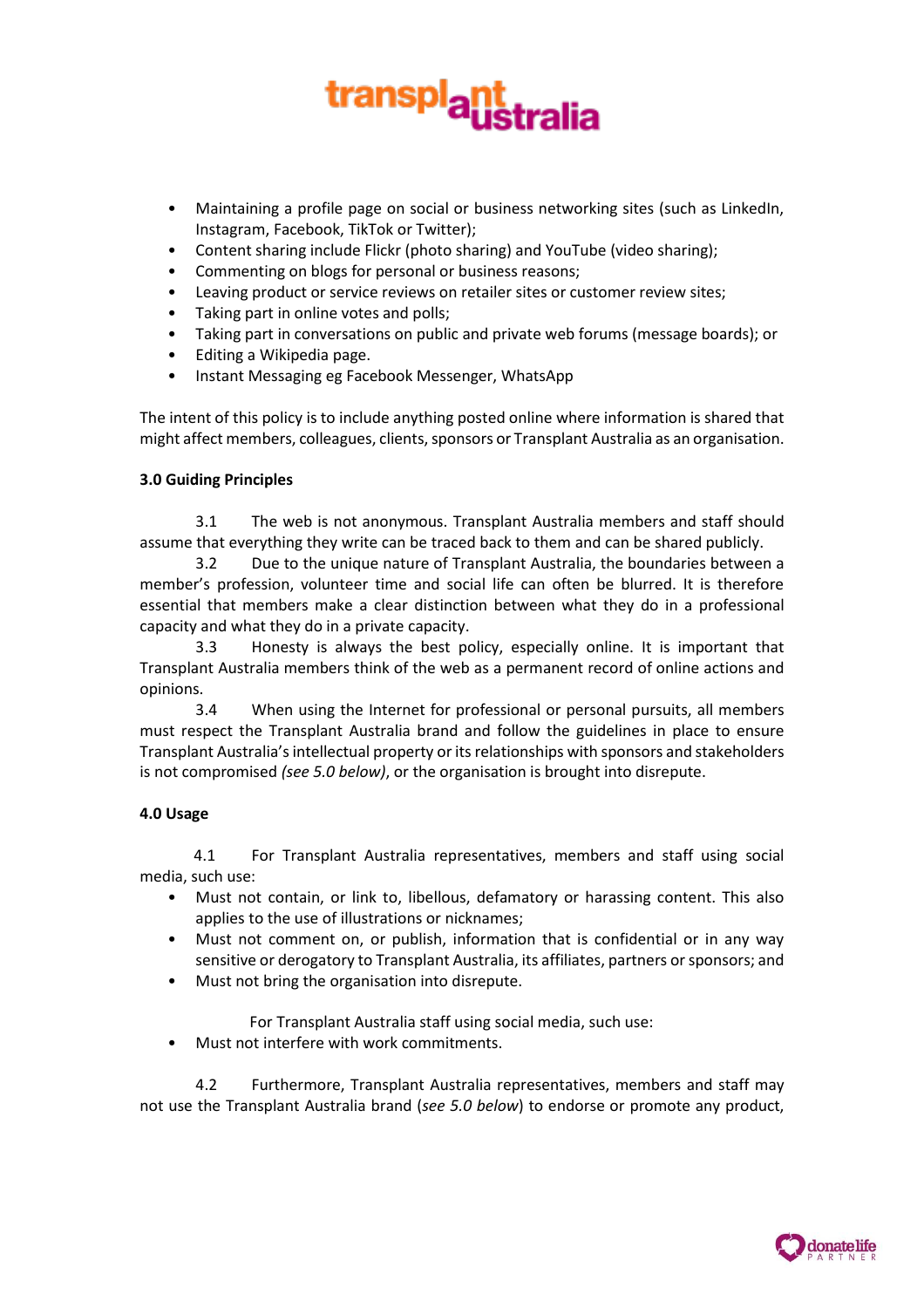

opinions, cause or political candidate; and it must be abundantly clear to all readers that any and all opinion shared are those of the individual, and do not represent or reflect the views of Transplant Australia.

### **5.0 Branding and Intellectual Property (IP)**

It is important that any trademarks belonging to or associated with Transplant Australia or any state committee are not used in personal social media applications, except where such use can be considered incidental – (where incidental is taken to mean "happening in subordinate conjunction with something else."). Trademarks include:

- Transplant Australia, State Committee, the Australian Transplant Games or World Transplant Games logos;
- The "Make the Most of Life", or any other associated slogans;
- Any future brands that Transplant Australia creates and any images depicting Transplant Australia volunteers, staff and/or equipment, except with the permission of those individuals;
- Other Transplant Australia imagery

### **6.0 Official Transplant Australia blogs, social pages and online forums**

When creating a new website, social networking page or forum for staff/member use, care should be taken to ensure the appropriate person at a National Office level has given written consent to create the page or forum.

In particular no member is approved to create a social networking page or instant messaging group purporting to be an official page of Transplant Australia, the Australian or World Transplant Games. In particular, Transplant Australia creates and manages Facebook groups and pages and uses instant messaging groups such as WhatsApp focused on the staging of the Australian Transplant Games in various cities and the Australian team participating in the World Transplant Games.

Similarly, appropriate permissions must be obtained for the use of logos or images. Images of minor children may not be replicated on any site without the written permission of the child's parent and/or guardian.

For official Transplant Australia blogs, social pages and online forums:

- Posts must not contain, nor link to, pornographic or indecent content;
- Some hosted sites may sell the right to advertise on their sites through 'pop up' content which may be of a questionable nature. This type of hosted site should not be used for online forums or social pages as the nature of the 'pop up' content cannot be controlled;

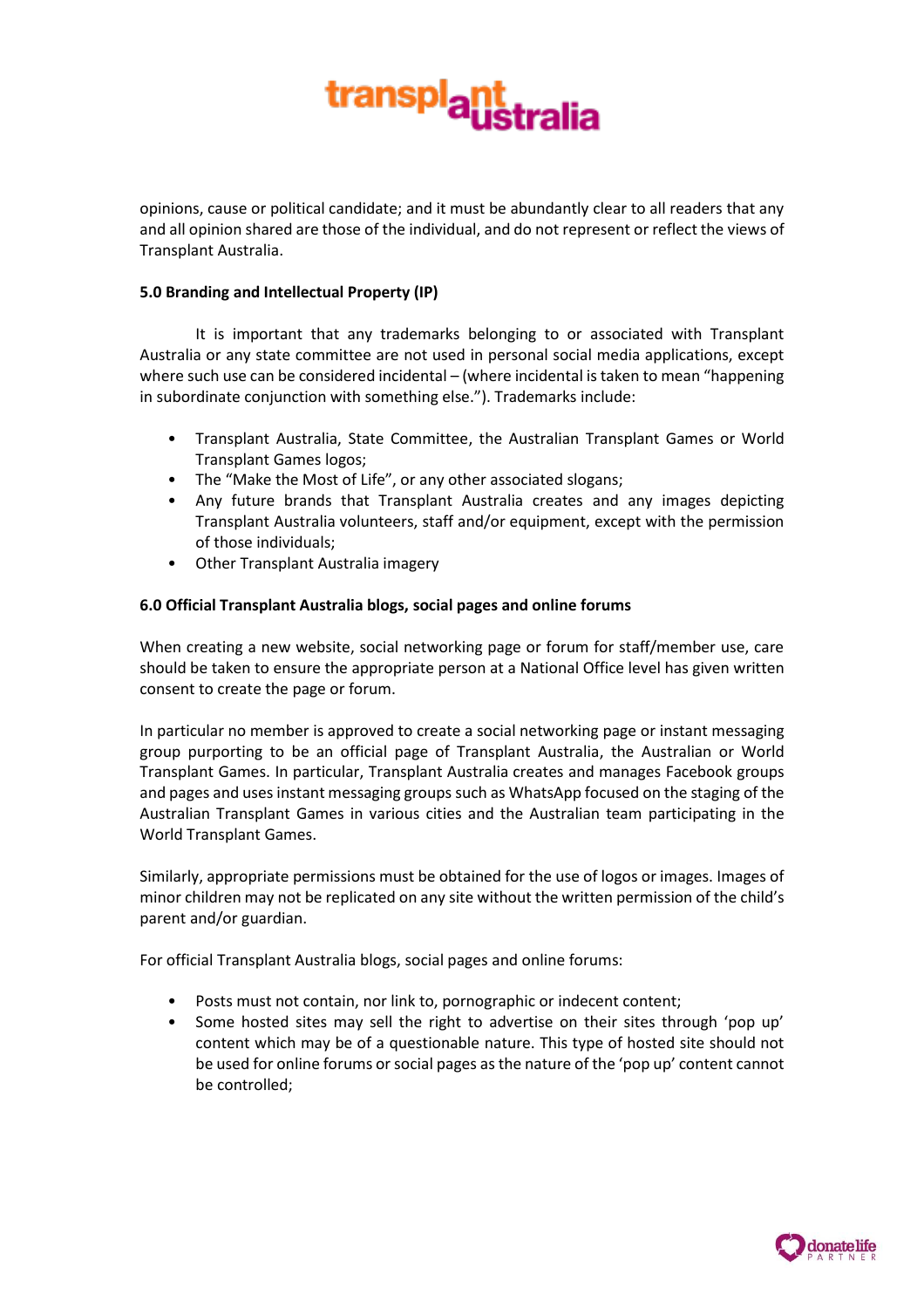

- Transplant Australia employees and members must not use Transplant Australia online pages to promote personal projects; and
- All materials published or used must respect the copyright of third parties.

## **7.0 Consideration towards others when using social networking sites**

7.1 Social networking sites allow photographs, videos and comments to be shared with thousands of other users. Transplant Australia representatives, members and staff must recognise that it may not be appropriate to share photographs, videos and comments in this way. For example, there may be an expectation that photographs taken at a private Transplant Australia event will not appear publicly on the Internet. In certain situations, Transplant Australia members or staff could potentially breach the privacy act or inadvertently make Transplant Australia liable for breach of copyright.

Transplant Australia representatives, members or staff should be considerate to others in such circumstances and should not post information when they have been asked not to or consent has not been sought and given. They must also remove information about another person if that person asks them to do so.

7.2 Under no circumstance should offensive comments be made about Transplant Australia members, officials or staff online.

### **8.0 Breach of Policy**

- If a person bound by this policy fails to follow these guidelines, Transplant Australia has the right to issue this individual with a takedown notice. An individual who is found to not comply with a takedown notice will face disciplinary action.

- Repeated breaches of this policy could lead to disciplinary action, up to and including termination of employment, membership or engagement. Transplant Australia also has the right to administer sanctions and take legal action.

- Persons bound by this policy should ensure that comments/posts on social media abide by Transplant Australia's Code of Conduct and do not contravene Transplant Australia's Member Protection Policy. Examples of social media policy breaches include (but are not limited to):

- Posting or sharing any content that is abusive, harassing, threatening, demeaning or defamatory

- Posting or sharing any content that includes insulting, obscene, offensive, provocative or hateful language

- Posting or sharing any content, which if said in-person during the playing of a sport would result in a breach of the rules of the game